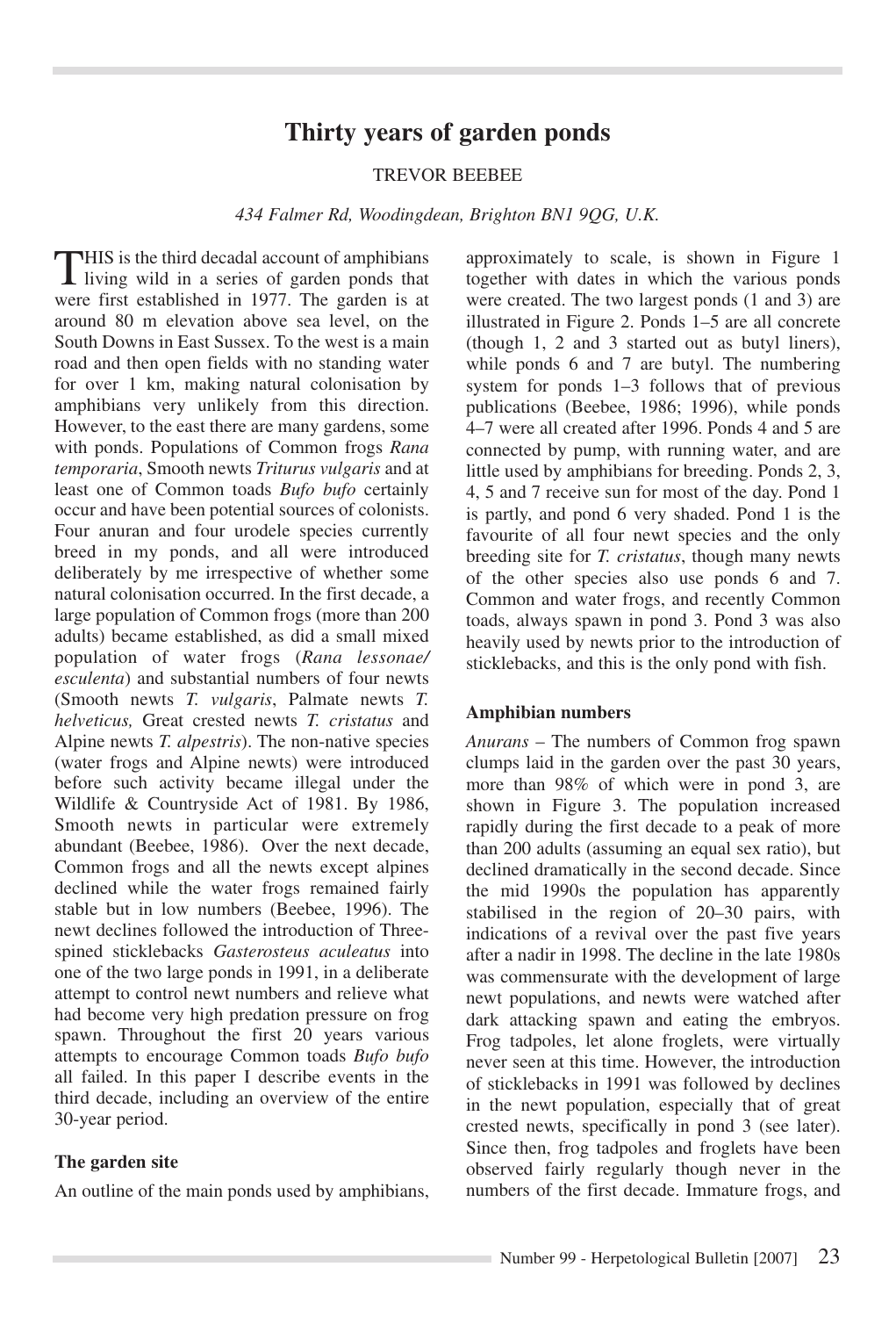

**Figure 1**. Layout of the garden ponds. Year of creation is in brackets.

small adults at breeding time, are now seen again every year. Common toads made sporadic attempts to breed, mostly in pond 3, during the early 1980s and again in the mid 1990s. Usually just one or two pairs spawned, and the subsequent tadpoles disappeared before metamorphosis. However, following the release of tadpoles in the newly created pond 6 in 1998, Common toads started to do well and have produced toadlets consistently (though never in pond 6!) since 2000, and especially in the last three years. In the springs of 2005 and 2006 pond 3 teemed with Common toad tadpoles. Forty adults, including 10 pairs, were seen on the best night in March 2006.

I have not tried to quantify water frog numbers, but there have certainly been some interesting changes. During the 1980s I could sometimes count up to 20 basking at any one time in summer, mostly a mixture of Pool and Edible frog adults. Although they spawned every year, much of the output was not viable (presumably due to *esculenta* x *esculenta* matings) and juveniles were rarely seen. By the late 1990s, however, best counts were 40–50 individuals and almost all were Pool frogs. Reproduction is now successful in most years, and a range of sizes including adults and immatures occurs.

*Urodeles* – The fate of newts in the garden ponds is summarised in Table 1. Numbers were estimated in the Aprils of 1986, 1996 and 2006 using a capture-mark-recapture approach. Multiple newt traps (Griffiths, 1985) were set in the ponds overnight. All newts caught in the traps were toeclipped the following morning, and released immediately back into the pond where they were caught. Before dark, on the same day, the ponds were netted and all the newts caught were recorded as to whether they were clipped or not. Population sizes in each pond (1, 2, 3, 6 and 7) were estimated according to the equation:

$$
N = \frac{a(n+1)}{r+1}
$$

Where  $N =$  estimate of population size,  $a =$ number of newts toe-clipped,  $n =$  number of newts caught in second round (by netting), and  $r =$  the number of netted newts with toe clips.

Standard deviations (SDs) were estimated (per individual pond) by:

$$
SD = \sqrt{\frac{a^2(n+1)(n+r)}{(r+1)^2(r+2)}}
$$

These estimates of course only refer to newts in the ponds at the time, and there may also have been some living away from the ponds. I attempted to choose the time of peak numbers visible in the ponds during the three springs when the mark-recaptures were carried out, but if I got this wrong in any substantial way then the interyear comparisons would be unreliable. I believe, however, that any such errors were minor relative to the numbers estimated. Although they have fared rather differently, the four species were still present 30 years after their introduction. All except the alpines seemed to decline in the second decade, relative to the first 10 years, but the three natives stabilised or recovered ground in the third. Thus Smooth newts increased dramatically in the first decade, declined by some 80% in the second, and remained at that level or a little higher during the third. Great crested newts, always the rarest species, are now fewer than in the 1980s probably because sticklebacks excluded them from pond 3 during the early 1990s. However, their numbers in pond 1 are essentially unchanged over 30 years. Palmate newts have remained stable or perhaps increased slightly, and seem to do particularly well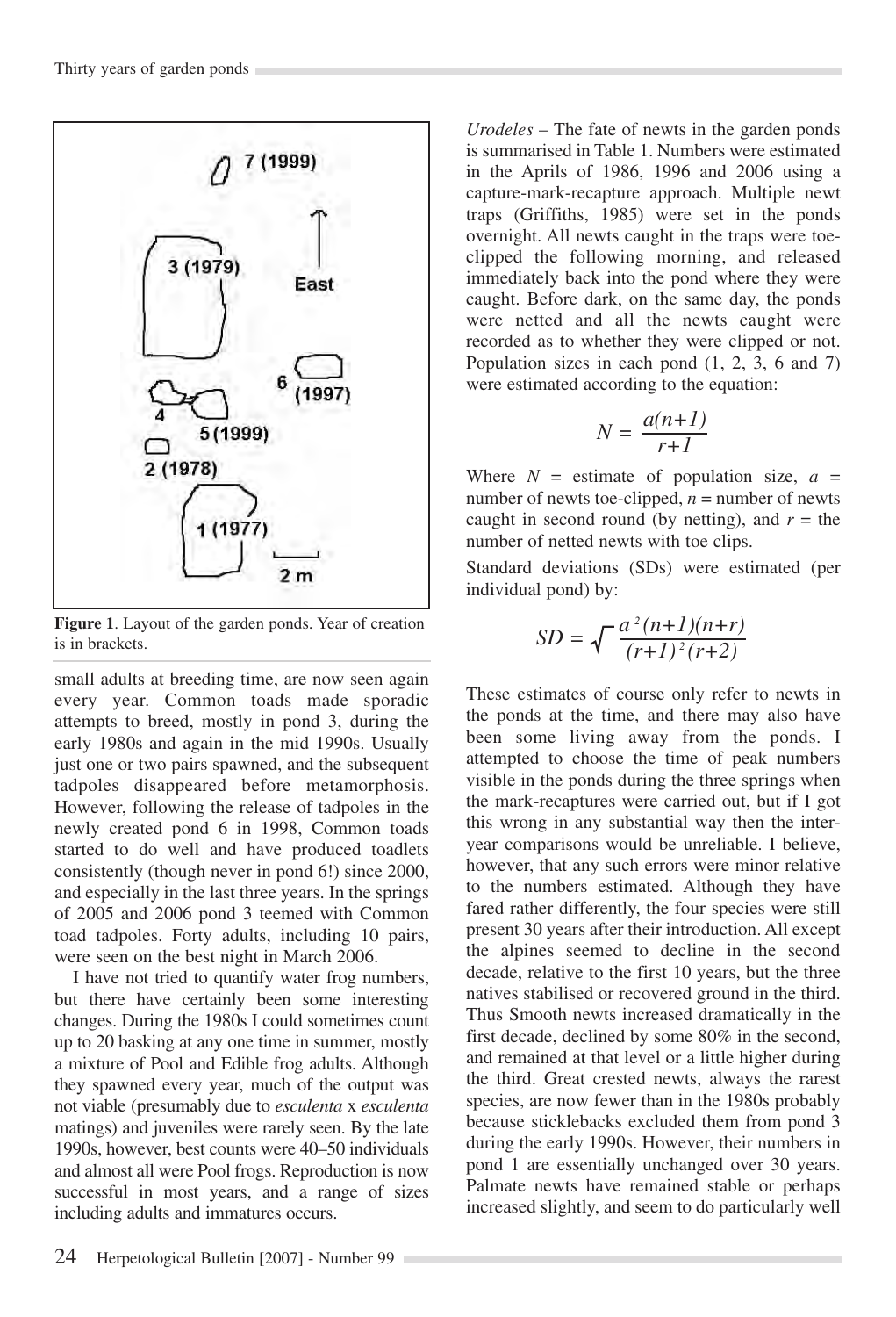in the relatively new pond 7 (data not shown in Table 1). Alpine newts thrived from the start, and by 2006 were the most abundant species, accounting for more than half of all the newts present in the garden ponds.

The effects of introducing sticklebacks into pond 3 can be inferred from Table 2. Between 1986–2006, Smooth newts declined by 74% overall in the garden, but by 90% in pond 3. Palmate newts increased by 50% overall, but declined by 45–50% in pond 3. Great crested newts declined by about 30% overall, but by at least 86% (and as a breeding species by 100%) in pond 3. By contrast, Alpine newts increased by 140% overall, and by 80% even in pond 3. Alpines are now the dominant species in all the ponds, and this is particularly marked in pond 3. Total newt numbers in pond 1 rose by about 25% between 1986 and 2006, whereas total newts in pond 3 declined by about 73% over the same period (and by about 37% in the garden as a whole, almost entirely due to the crash in Smooth newt numbers in pond 3).

### **Amphibian breeding times**

The dates upon which the first spawn of Common frogs and water frogs was laid in the garden ponds are shown in Figure 4. I inspect the ponds every day during the

respective breeding seasons, so the dates should be accurate to within 24 hours. There has been no tendency for common frogs to spawn earlier over the past 30 years ( $r = -0.172$ ,  $P = 0.382$ ). The average for the period was day 58, i.e. February 27th, counting January 1st as day 1. The earliest date was February 13th, achieved in both 2002 and 2005, while the latest was March 13th in 1979. By contrast, there has been a dramatic change in the onset of spawning by water frogs and a highly significant trend towards earliness ( $r = -0.608$ , *P*  $= 0.001$ ). Between 1978–1990 the average date was June 4<sup>th</sup>, while between 1991–2006 it was May 15th, an advance of nearly three weeks. Even so, 2005 and 2006 were both late following unusually cold spells in March.

First arrivals of all four species of newts have appeared earlier over the past 30 years. Dates for Smooth newts (those for Palmate and Great



**Figure 2**. Ponds 1 (above) and 3 (below), May 2006.

crested newts are almost identical) and for Alpines are shown in Figure 5. Ponds were inspected by powerful torchlight almost every night, excepting when frosts occurred, between November and February and data should be accurate at least to within 48 hours. Although the trends were all similar, Alpine newts consistently arrived later than the three native species, by an average over the 30 years of around 38 days. Overall the trend to earliness was significant for Smooth newts  $(r =$ - 0.623, *P*<0.001) and for Alpines (*r* = - 0.786, *P*<0.0001). Moreover, the trends were highly correlated between these two species  $(r = -0.705)$ , *P*<0.0001), and among these and the others (data not shown). For Smooth newts the regression line indicates that first arrivals have become some 50 days earlier over the past 30 years, from late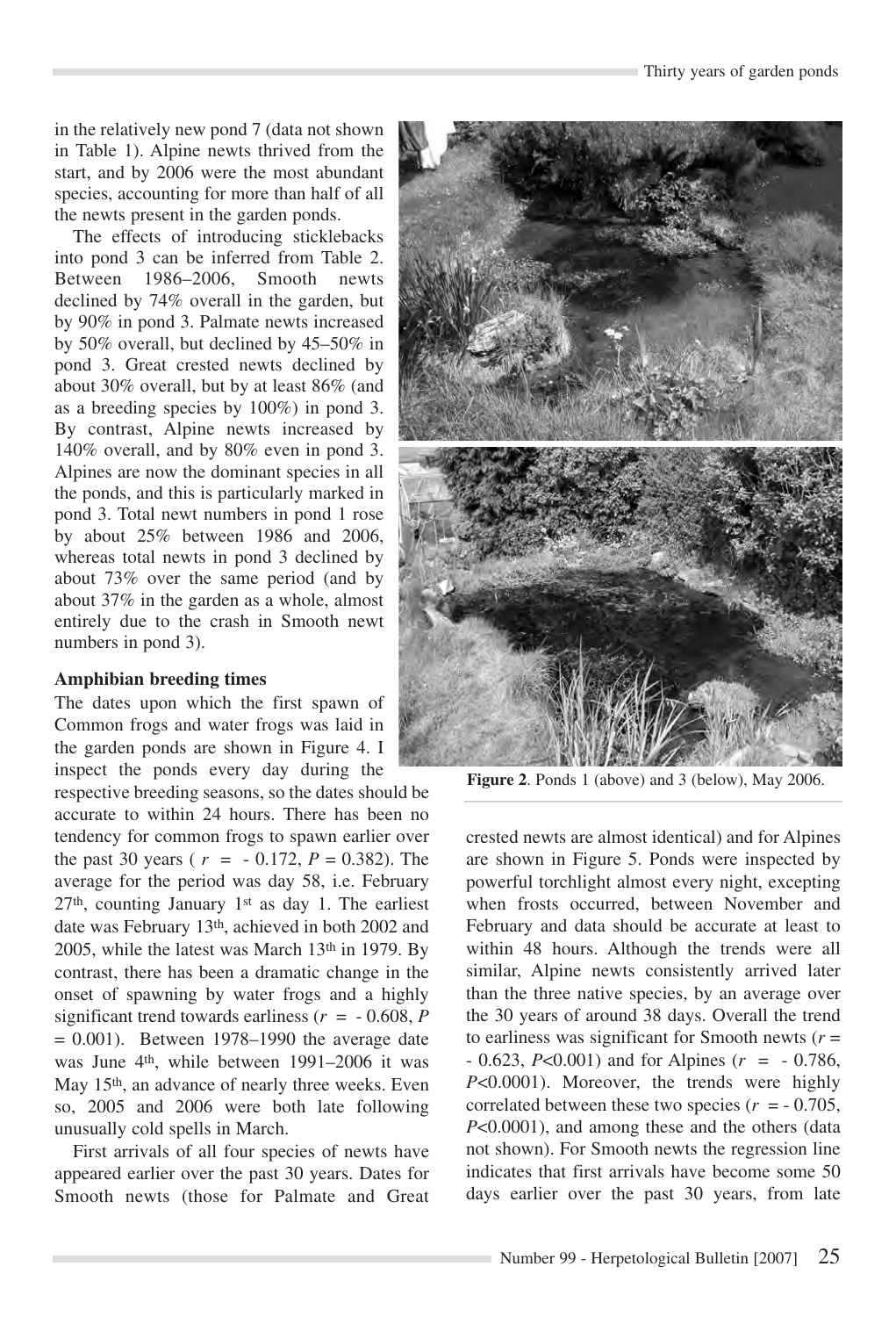

**Figure 3**. Numbers of common frogs and toads breeding in the garden ponds. Solid circles, numbers of frog spawn clumps; open circles, largest number of common toads seen on a single night. Arrow shows when sticklebacks were added to pond 3.

January (circa 27/28<sup>th</sup>) in the late 1970s to early December (circa 5/6th) in the early 2000s. The corresponding change for Alpine newts has been greater at around 75 days, from circa March 20<sup>th</sup> to circa January 5th. However, the regression lines are somewhat misleading because the changes for both species over time were not linear. Between 1978–1992 there were strong and significant trends for both species (Smooth newts,  $r = -$ 0.778, *P*<0.001; Alpine newts *r* = - 0.833, *P*<0.0001), but between 1993-2006 there was no subsequent change (Smooth newts  $r = -0.084$ , *P*  $= 0.785$ ; Alpine newts  $r = -0.027$ ,  $P = 0.928$ ). The same biphasic pattern also was seen with Great crested and Palmate newts. The scatter of first arrival timings over the past 10 years has been large for all species, but is still notable that the earliest arrivals (November 16<sup>th</sup> for Smooth newts in 2003, and December 2nd for Alpine newts in 2004) have all been in the last decade.

**Table 1**. Changes of total newt numbers during three decades.

# **DISCUSSION**

Current concerns about global amphibian declines (e.g. Beebee & Griffiths, 2005) make long time-series of population dynamics potentially important if we are to understand factors that may predispose extinction. Although these garden ponds are of course artificial, with the exception of Common toads there has been no manipulation of the species numbers since the original introductions which finished in 1981. The main breeding ponds also retain their original sizes and shapes, though extra small pools have been added within the last 10 years. I believe that over three decades

the Woodingdean garden site has provided some interesting insights about the functioning of amphibian communities, but also posed some unanswered questions.

# *Frogs, newts and fish*

The introduction of sticklebacks to pond 3 resulted in the outcome I hoped for, i.e. a reduction in the newt population and the revival of the frog population, albeit after a substantial lag phase of 5 years or so. Of course I cannot be sure that this was cause and effect, it could be coincidental, but it makes biological sense because newt larvae are now almost never seen in pond 3. Therefore the garden has retained its full amphibian biodiversity and even expanded it with the recent toad success, which may also be related to the presence of fish as toads generally do well in fishponds. The mechanism of fish avoidance by newts is interesting. Great crested newts can clearly recognise and avoid fishponds, but I believe this only works with potential new immigrants. Some, I guess those born in pond 3, continued to try and breed there in progressively smaller numbers in the few years following stickleback introduction (Beebee, 1996). Maybe philopatry is dominant over fish avoidance mechanisms in this species. As a minor aside, sticklebacks have never appeared in any of the other ponds over the past 15

| Year | <b>Smooth newts</b> | <b>Great crested newts</b> | <b>Palmate newts</b> | Alpine newts | <b>Total newts</b> |
|------|---------------------|----------------------------|----------------------|--------------|--------------------|
| 1986 | 527                 | 19                         | 26                   | 98           | 670                |
| 1996 | 103                 |                            | 15                   | 103          | 230                |
| 2006 | .35                 | 13                         | 39                   | 234          | 421                |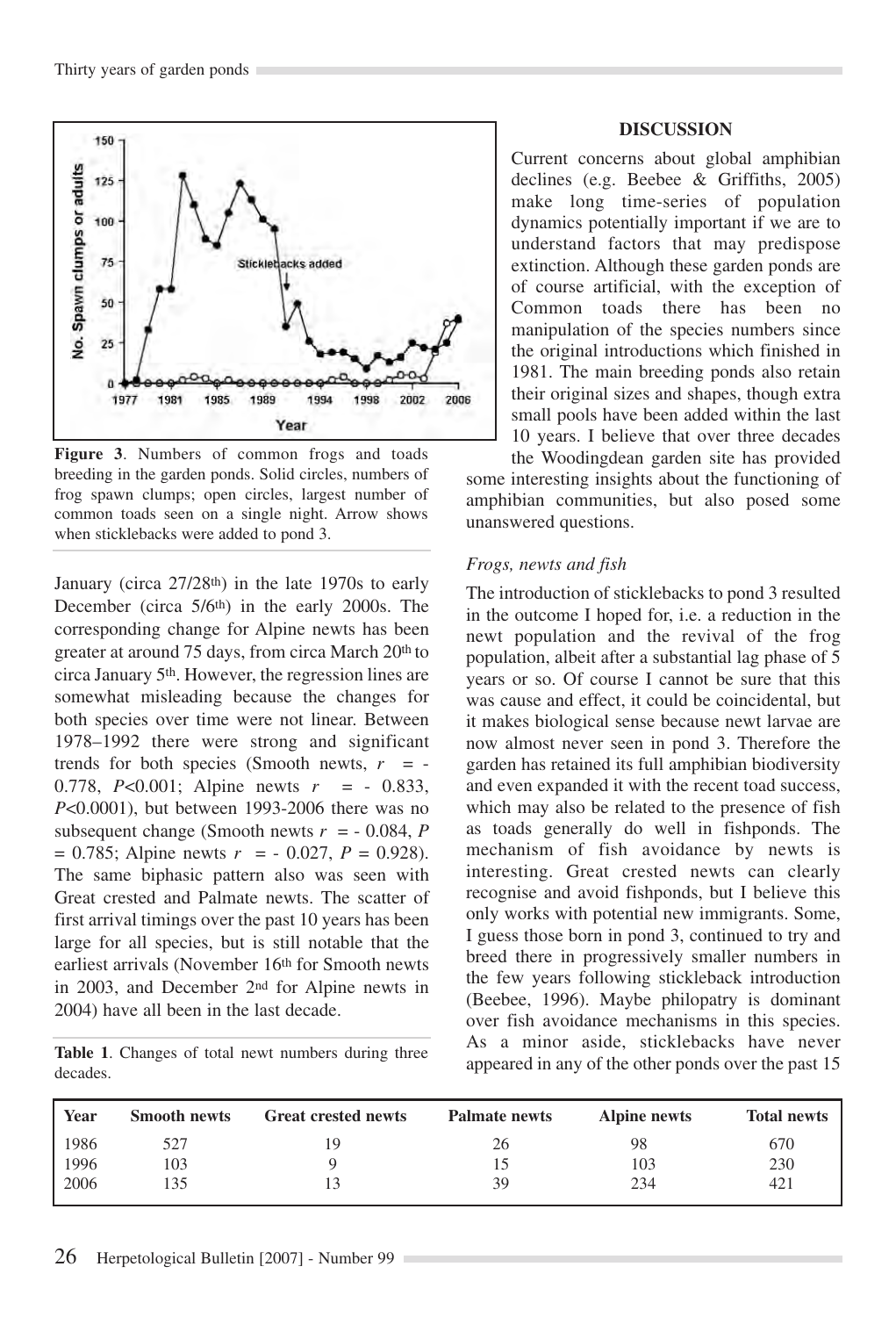

**Figure 4**. First spawn dates for Common frogs (solid circles) and water frogs (open circles).

years. This is despite the proximity of the pools, and their regular use for bathing by many birds. Evidently these small fish do not disperse easily in this kind of situation.

# *Non-native species*

Alpine newts have prospered, but apparently not at the expense of the three native species despite my earlier concerns about Smooth newt declines (Beebee, 1986). The implication is that despite remarkably high densities of newts in most of the garden ponds (much higher than I have seen in most rural ponds), interspecific competition has not been severe over this 30-year timescale. Perhaps this is not too surprising, since all these species coexist in parts of France (Arntzen & de Wijer, 1989). Alpine newts surely have the potential to spread widely in Britain, and I find it surprising that they have not yet done so. The water frogs have fared increasingly well, partly I think because Edible frogs in the original mixture, obtained from Beam Brook in Surrey (Gillett, 1988), have mostly died out leaving Pool frogs that produce viable spawn and are probably better adapted to northern climates than the hybrid *esculenta*. I suspect that adding extra ponds has also helped. The segregation of juveniles into pond



**Figure 5**. First arrival times of Smooth newts (solid circles) and Alpine newts (open circles).

7, for example, is very noticeable and in general a mosaic of pools is considered highly conducive to the maintenance of water frog metapopulations (Sjogren Gulve, 1994).

# *Breeding times*

With Common and water frogs, breeding in the garden is relatively explosive and most spawn is deposited within a week or two of the initial clump. First spawning dates are therefore an accurate indication of overall breeding time. Common frogs have not changed their breeding season significantly, while the water frogs now breed much earlier in most years than they did in the 1980s. The spread of water frogs in south east England in recent decades (Wycherley & Anstis, 2001) may well be a result of this change, and a consequent increase in metamorphic success, since the tadpoles now have longer to develop before winter sets in. In my ponds, water frog tadpoles still in the ponds when ice forms – even a thin and incomplete cover – invariably die, and litter the pond bottom. For newts, the story is rather different because first arrivals do not accurately reflect overall breeding times. It

**Table 2**. Changes of newt numbers in pond 1 (no fish) and pond 3 (fish added in 1991).

| Year | <b>Smooth newts</b> | <b>Great crested newts</b> | Palmate newts | Alpine newts  |  |
|------|---------------------|----------------------------|---------------|---------------|--|
|      | Pond 1 Pond 3       | Pond 3<br>Pond 1           | Pond 1 Pond 3 | Pond 1 Pond 3 |  |
| 1986 | 364(111)            | 12(4)                      | 13(4)         | 39(21)        |  |
|      | 115(32)             | 7(2)                       | 8(3)          | 43(12)        |  |
| 1996 | 55(29)              | 0(0)                       | 6(3)          | 33(19)        |  |
|      | 23(12)              | 7(2)                       | 9(5)          | 41(10)        |  |
| 2006 | 72(34)              | 12(6)                      | 12(5)         | 70(29)        |  |
|      | 35(16)              | 1(0)                       | 7(3)          | 128(42)       |  |